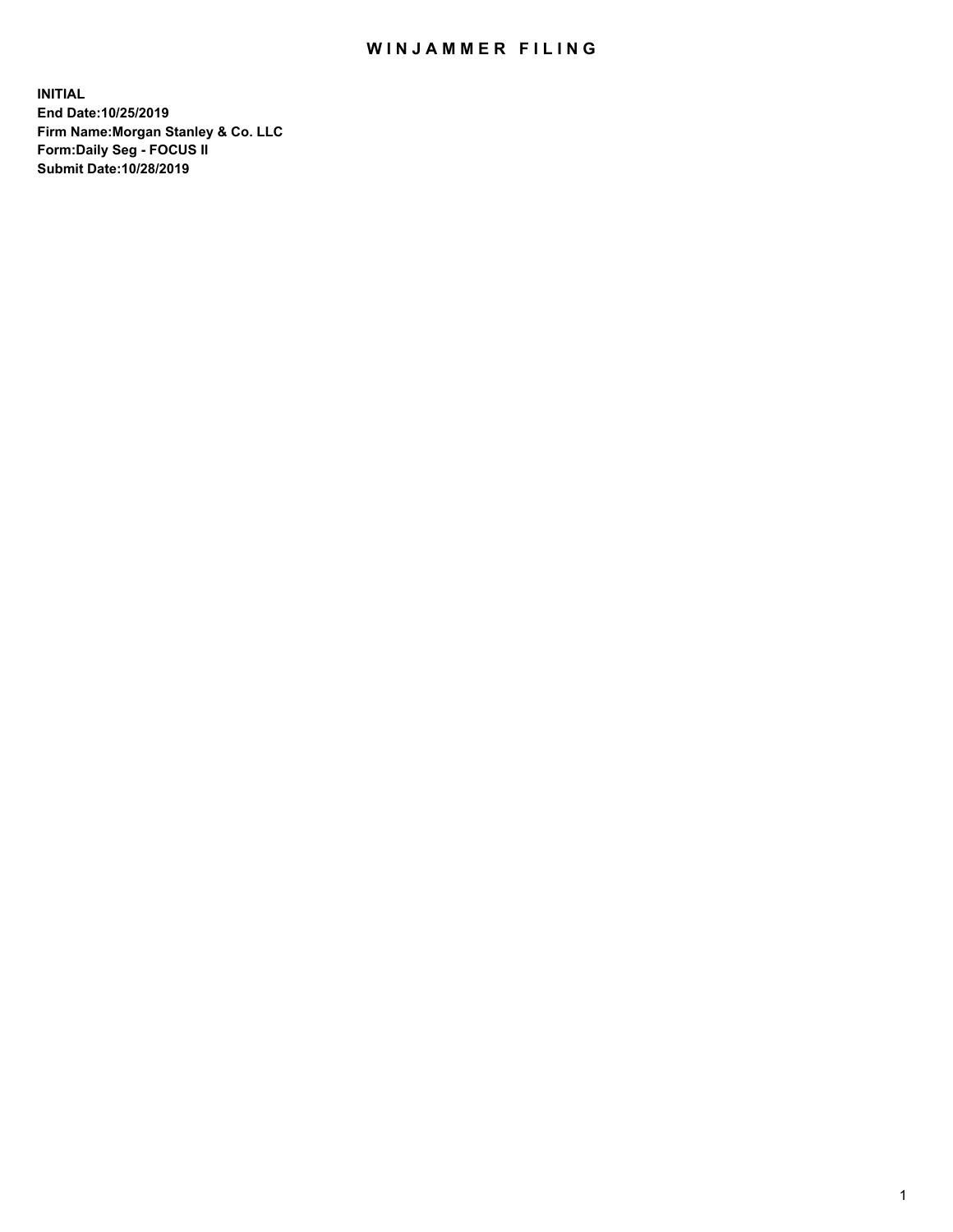**INITIAL End Date:10/25/2019 Firm Name:Morgan Stanley & Co. LLC Form:Daily Seg - FOCUS II Submit Date:10/28/2019 Daily Segregation - Cover Page**

| Name of Company                                                                   | Morgan Stanley & Co. LLC     |
|-----------------------------------------------------------------------------------|------------------------------|
| <b>Contact Name</b>                                                               | <b>Ikram Shah</b>            |
| <b>Contact Phone Number</b>                                                       | 212-276-0963                 |
| <b>Contact Email Address</b>                                                      | Ikram.shah@morganstanley.com |
| FCM's Customer Segregated Funds Residual Interest Target (choose one):            |                              |
| a. Minimum dollar amount: ; or                                                    | 235,000,000                  |
| b. Minimum percentage of customer segregated funds required:% ; or                | <u>0</u>                     |
| c. Dollar amount range between: and; or                                           | 0 <sub>0</sub>               |
| d. Percentage range of customer segregated funds required between: % and %.       | 0 <sub>0</sub>               |
| FCM's Customer Secured Amount Funds Residual Interest Target (choose one):        |                              |
| a. Minimum dollar amount: ; or                                                    | 140,000,000                  |
| b. Minimum percentage of customer secured funds required:%; or                    | <u>0</u>                     |
| c. Dollar amount range between: and; or                                           | <u>00</u>                    |
| d. Percentage range of customer secured funds required between:% and%.            | 0 <sub>0</sub>               |
| FCM's Cleared Swaps Customer Collateral Residual Interest Target (choose one):    |                              |
| a. Minimum dollar amount: ; or                                                    | 92,000,000                   |
| b. Minimum percentage of cleared swaps customer collateral required:% ; or        | <u>0</u>                     |
| c. Dollar amount range between: and; or                                           | <u>00</u>                    |
| d. Percentage range of cleared swaps customer collateral required between:% and%. | 00                           |

Attach supporting documents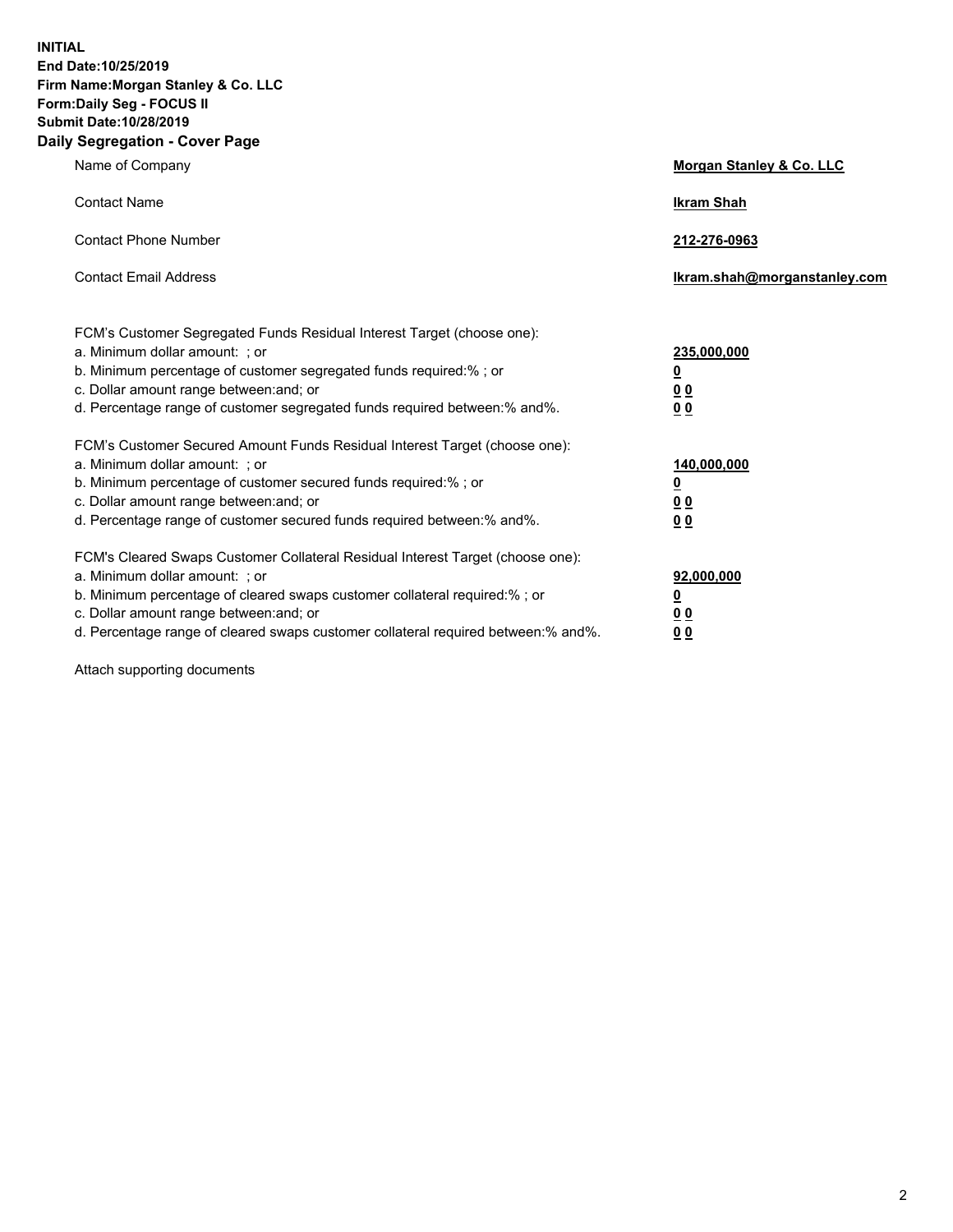## **INITIAL End Date:10/25/2019 Firm Name:Morgan Stanley & Co. LLC Form:Daily Seg - FOCUS II Submit Date:10/28/2019**

## **Daily Segregation - Secured Amounts**

|                               | Foreign Futures and Foreign Options Secured Amounts                                         |                                   |
|-------------------------------|---------------------------------------------------------------------------------------------|-----------------------------------|
|                               | Amount required to be set aside pursuant to law, rule or regulation of a foreign            | $0$ [7305]                        |
|                               | government or a rule of a self-regulatory organization authorized thereunder                |                                   |
| 1.                            | Net ledger balance - Foreign Futures and Foreign Option Trading - All Customers             |                                   |
|                               | A. Cash                                                                                     | 2,663,165,120 [7315]              |
|                               | B. Securities (at market)                                                                   | 2,206,611,355 [7317]              |
| 2.                            | Net unrealized profit (loss) in open futures contracts traded on a foreign board of trade   | 328,222,690 [7325]                |
| 3.                            | Exchange traded options                                                                     |                                   |
|                               | a. Market value of open option contracts purchased on a foreign board of trade              | 28,942,751 [7335]                 |
|                               | b. Market value of open contracts granted (sold) on a foreign board of trade                | -31,271,305 [7337]                |
| 4.                            | Net equity (deficit) (add lines 1.2. and 3.)                                                | 5,195,670,611 [7345]              |
| 5.                            | Account liquidating to a deficit and account with a debit balances - gross amount           | 26,596,616 [7351]                 |
|                               | Less: amount offset by customer owned securities                                            | -25,778,872 [7352] 817,744 [7354] |
| 6.                            | Amount required to be set aside as the secured amount - Net Liquidating Equity              | 5,196,488,355 [7355]              |
|                               | Method (add lines 4 and 5)                                                                  |                                   |
| 7.                            | Greater of amount required to be set aside pursuant to foreign jurisdiction (above) or line | 5,196,488,355 [7360]              |
|                               | 6.                                                                                          |                                   |
|                               | FUNDS DEPOSITED IN SEPARATE REGULATION 30.7 ACCOUNTS                                        |                                   |
| 1.                            | Cash in banks                                                                               |                                   |
|                               | A. Banks located in the United States                                                       | 201,166,044 [7500]                |
|                               | B. Other banks qualified under Regulation 30.7                                              | 590,718,614 [7520] 791,884,658    |
|                               |                                                                                             | [7530]                            |
| 2.                            | Securities                                                                                  |                                   |
|                               | A. In safekeeping with banks located in the United States                                   | 506,003,369 [7540]                |
|                               | B. In safekeeping with other banks qualified under Regulation 30.7                          | 0 [7560] 506,003,369 [7570]       |
| 3.                            | Equities with registered futures commission merchants                                       |                                   |
|                               | A. Cash                                                                                     | $0$ [7580]                        |
|                               | <b>B.</b> Securities                                                                        | 9,362,506 [7590]                  |
|                               | C. Unrealized gain (loss) on open futures contracts                                         | $0$ [7600]                        |
|                               | D. Value of long option contracts                                                           | 721,299 [7610]                    |
|                               | E. Value of short option contracts                                                          | 0 [7615] 10,083,805 [7620]        |
| 4.                            | Amounts held by clearing organizations of foreign boards of trade                           |                                   |
|                               | A. Cash                                                                                     | $0$ [7640]                        |
|                               | <b>B.</b> Securities                                                                        | $0$ [7650]                        |
|                               | C. Amount due to (from) clearing organization - daily variation                             | $0$ [7660]                        |
|                               | D. Value of long option contracts                                                           | $0$ [7670]                        |
|                               | E. Value of short option contracts                                                          | 0 [7675] 0 [7680]                 |
| 5.                            | Amounts held by members of foreign boards of trade                                          |                                   |
|                               | A. Cash                                                                                     | 2,053,545,239 [7700]              |
|                               | <b>B.</b> Securities                                                                        | 1,700,607,986 [7710]              |
|                               | C. Unrealized gain (loss) on open futures contracts                                         | 327,501,391 [7720]                |
|                               | D. Value of long option contracts                                                           | 28,942,751 [7730]                 |
|                               | E. Value of short option contracts                                                          | -31,271,305 [7735] 4,079,326,062  |
|                               |                                                                                             | [7740]                            |
| 6.                            | Amounts with other depositories designated by a foreign board of trade                      | $0$ [7760]                        |
| 7.                            | Segregated funds on hand                                                                    | $0$ [7765]                        |
| 8.                            | Total funds in separate section 30.7 accounts                                               | 5,387,297,894 [7770]              |
| 9.                            | Excess (deficiency) Set Aside for Secured Amount (subtract line 7 Secured Statement         | 190,809,539 [7380]                |
|                               | Page 1 from Line 8)                                                                         |                                   |
| $\overline{A}$ $\overline{A}$ |                                                                                             | 10.0000000077001                  |

- 10. Management Target Amount for Excess funds in separate section 30.7 accounts **140,000,000** [7780]
- 11. Excess (deficiency) funds in separate 30.7 accounts over (under) Management Target **50,809,539** [7785]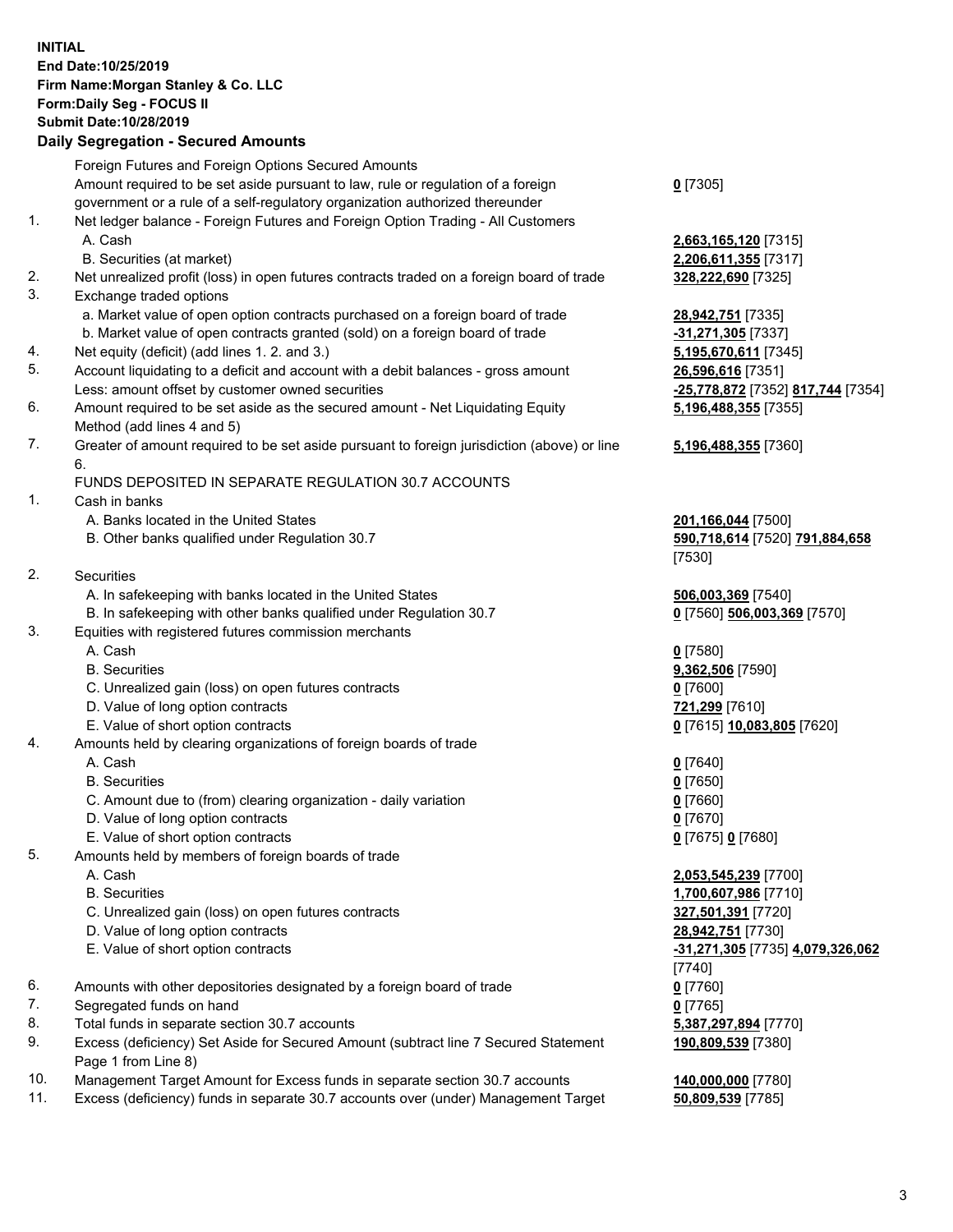|          | <b>INITIAL</b><br>End Date:10/25/2019<br>Firm Name: Morgan Stanley & Co. LLC<br>Form: Daily Seg - FOCUS II<br><b>Submit Date: 10/28/2019</b><br>Daily Segregation - Segregation Statement |                                           |
|----------|-------------------------------------------------------------------------------------------------------------------------------------------------------------------------------------------|-------------------------------------------|
|          |                                                                                                                                                                                           |                                           |
|          | SEGREGATION REQUIREMENTS(Section 4d(2) of the CEAct)                                                                                                                                      |                                           |
| 1.       | Net ledger balance                                                                                                                                                                        |                                           |
|          | A. Cash                                                                                                                                                                                   | 11,795,027,444 [7010]                     |
|          | B. Securities (at market)                                                                                                                                                                 | 6,661,040,382 [7020]                      |
| 2.<br>3. | Net unrealized profit (loss) in open futures contracts traded on a contract market                                                                                                        | -1,485,802,394 [7030]                     |
|          | Exchange traded options                                                                                                                                                                   |                                           |
|          | A. Add market value of open option contracts purchased on a contract market<br>B. Deduct market value of open option contracts granted (sold) on a contract market                        | 424,981,184 [7032]<br>-265,697,398 [7033] |
| 4.       | Net equity (deficit) (add lines 1, 2 and 3)                                                                                                                                               | 17,129,549,218 [7040]                     |
| 5.       | Accounts liquidating to a deficit and accounts with                                                                                                                                       |                                           |
|          | debit balances - gross amount                                                                                                                                                             | 618,495,005 [7045]                        |
|          | Less: amount offset by customer securities                                                                                                                                                | -617,765,644 [7047] 729,361 [7050]        |
| 6.       | Amount required to be segregated (add lines 4 and 5)                                                                                                                                      | 17,130,278,579 [7060]                     |
|          | FUNDS IN SEGREGATED ACCOUNTS                                                                                                                                                              |                                           |
| 7.       | Deposited in segregated funds bank accounts                                                                                                                                               |                                           |
|          | A. Cash                                                                                                                                                                                   | 3,995,582,727 [7070]                      |
|          | B. Securities representing investments of customers' funds (at market)                                                                                                                    | $0$ [7080]                                |
|          | C. Securities held for particular customers or option customers in lieu of cash (at                                                                                                       | 764,025,479 [7090]                        |
|          | market)                                                                                                                                                                                   |                                           |
| 8.       | Margins on deposit with derivatives clearing organizations of contract markets                                                                                                            |                                           |
|          | A. Cash                                                                                                                                                                                   | 6,520,380,987 [7100]                      |
|          | B. Securities representing investments of customers' funds (at market)                                                                                                                    | $0$ [7110]                                |
|          | C. Securities held for particular customers or option customers in lieu of cash (at                                                                                                       | 5,897,014,903 [7120]                      |
|          | market)                                                                                                                                                                                   |                                           |
| 9.       | Net settlement from (to) derivatives clearing organizations of contract markets                                                                                                           | 72,436,080 [7130]                         |
| 10.      | Exchange traded options                                                                                                                                                                   |                                           |
|          | A. Value of open long option contracts                                                                                                                                                    | 424,981,184 [7132]                        |
|          | B. Value of open short option contracts                                                                                                                                                   | -265,697,398 [7133]                       |
| 11.      | Net equities with other FCMs                                                                                                                                                              |                                           |
|          | A. Net liquidating equity                                                                                                                                                                 | 7,808,569 [7140]                          |
|          | B. Securities representing investments of customers' funds (at market)                                                                                                                    | $0$ [7160]                                |
|          | C. Securities held for particular customers or option customers in lieu of cash (at<br>market)                                                                                            | 0 <sup>[7170]</sup>                       |
| 12.      | Segregated funds on hand                                                                                                                                                                  | $0$ [7150]                                |
| 13.      | Total amount in segregation (add lines 7 through 12)                                                                                                                                      | 17,416,532,531 [7180]                     |
| 14.      | Excess (deficiency) funds in segregation (subtract line 6 from line 13)                                                                                                                   | 286,253,952 [7190]                        |
| 15.      | Management Target Amount for Excess funds in segregation                                                                                                                                  | 235,000,000 [7194]                        |
| 16.      | Excess (deficiency) funds in segregation over (under) Management Target Amount                                                                                                            | 51,253,952 [7198]                         |
|          |                                                                                                                                                                                           |                                           |

Excess